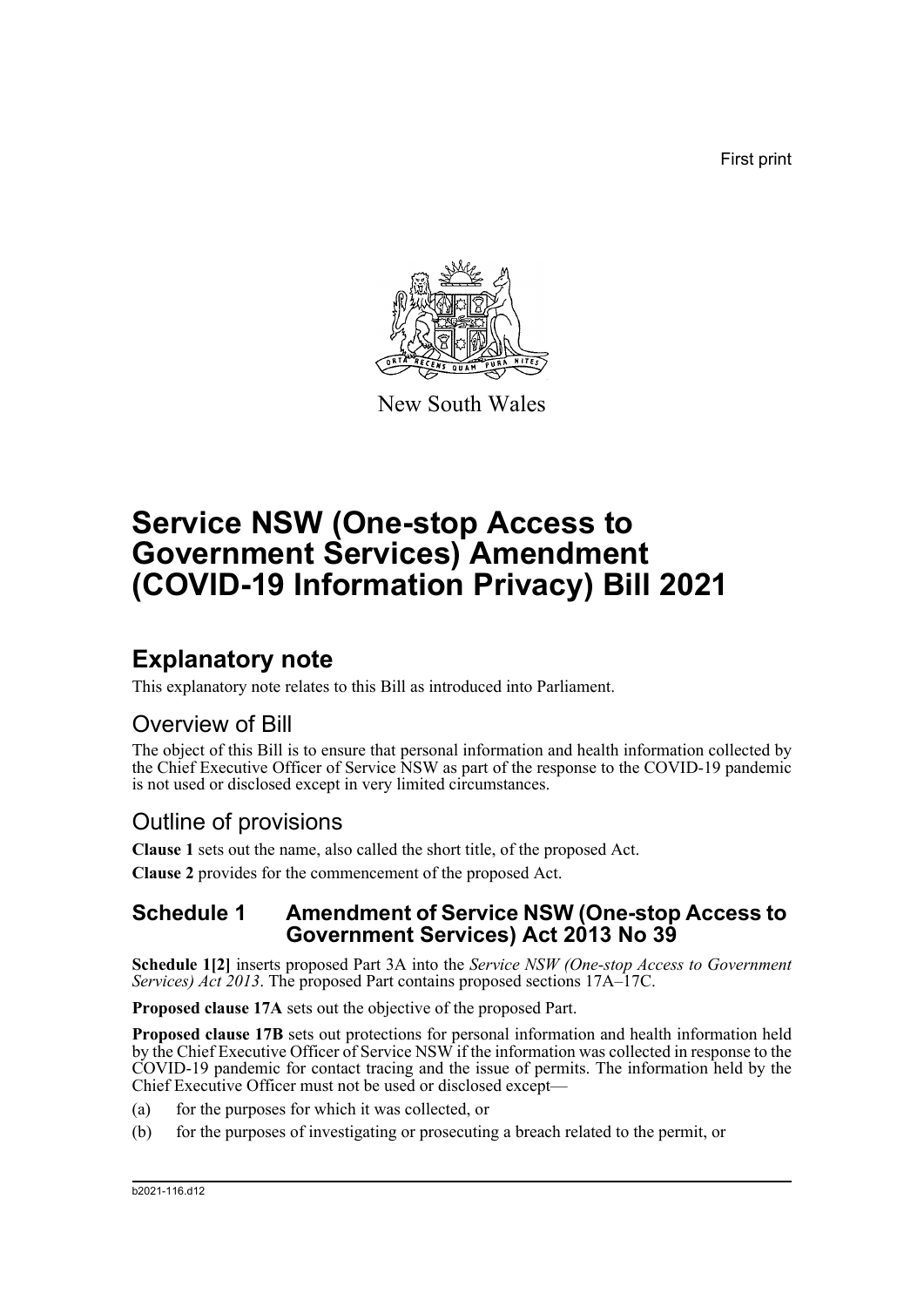- (c) for information contained in a declaration made when entering or leaving New South Wales—for the purposes of investigating or prosecuting a breach related to the declaration,
- (d) to provide access to the information for the individual to which it relates.

The protections override other Acts or laws that may permit access to information, including search warrants or court orders. A failure to comply with the proposed section may be reviewed under the *Privacy and Personal Information Protection Act 1998*, Part 5.

**Proposed section 17C** requires the Minister to conduct a review of the proposed Part after 1 year and to table a report on the outcome of the review in each House of Parliament.

**Schedule 1[1]** makes a consequential amendment.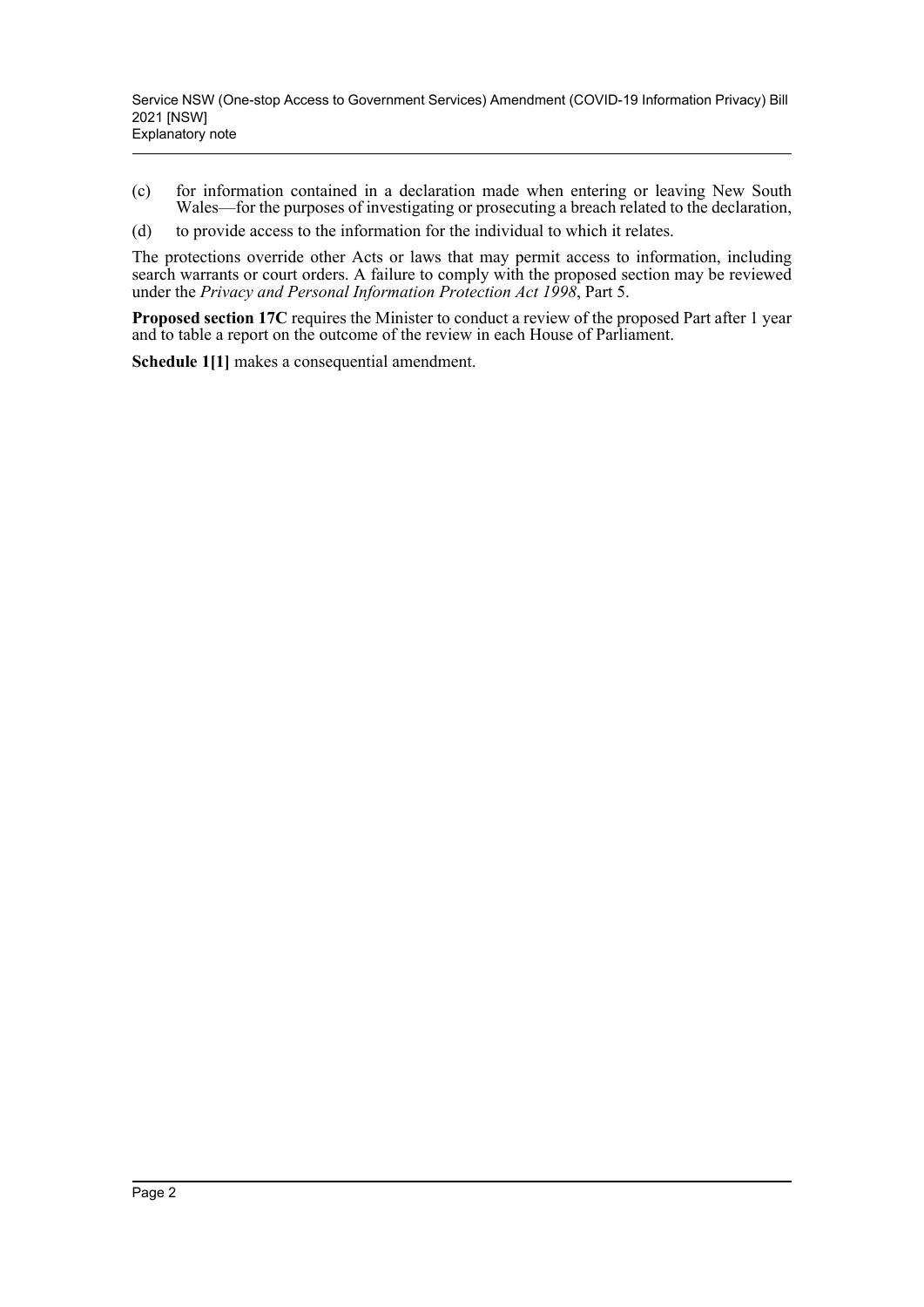First print



New South Wales

## **Service NSW (One-stop Access to Government Services) Amendment (COVID-19 Information Privacy) Bill 2021**

### **Contents**

| Schedule 1<br>Services) Act 2013 No 39 |  | <b>Amendment of Service NSW (One-stop Access to Government</b> |      |
|----------------------------------------|--|----------------------------------------------------------------|------|
|                                        |  | Commencement                                                   |      |
|                                        |  | Name of Act                                                    |      |
|                                        |  |                                                                | Page |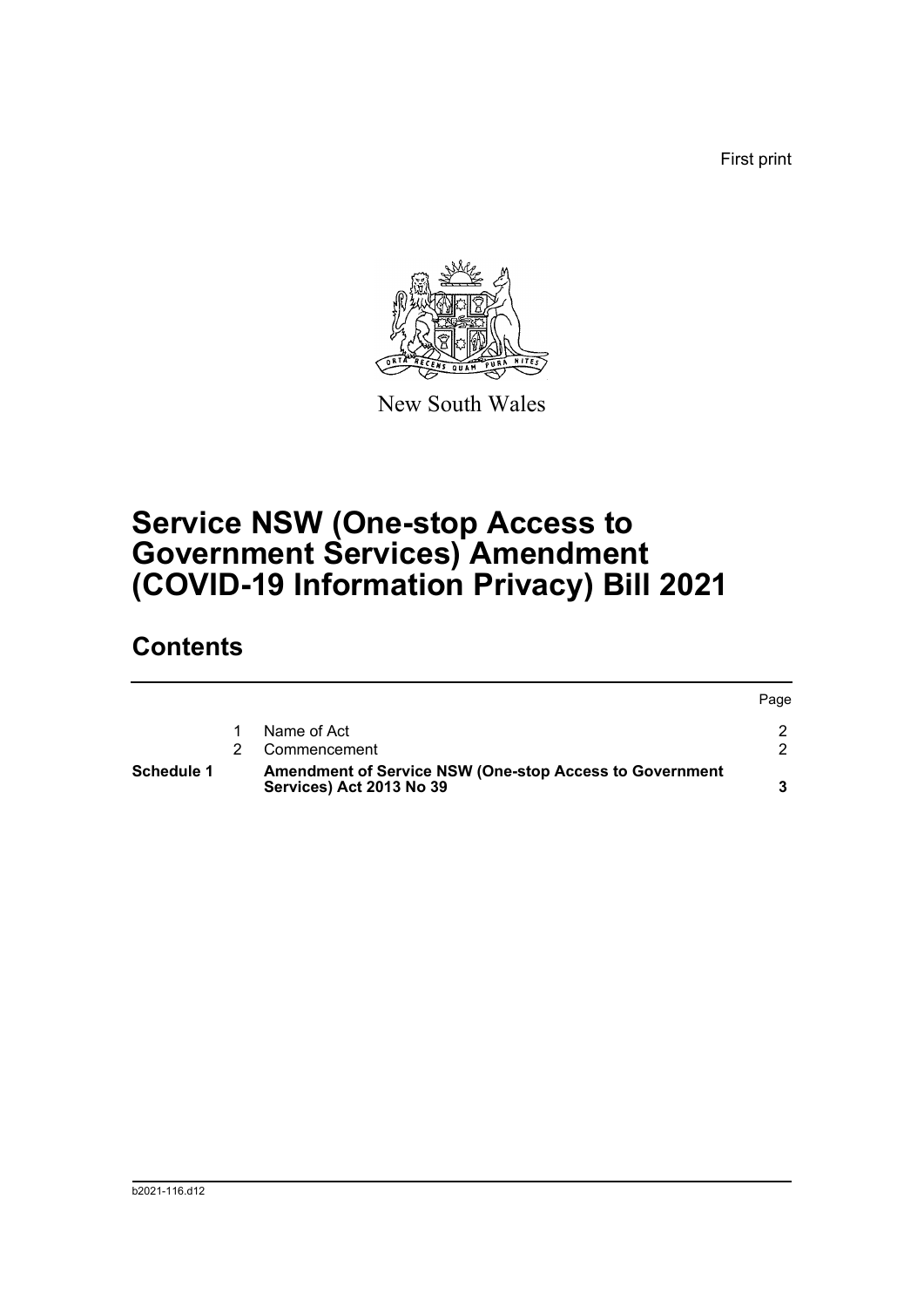

New South Wales

## **Service NSW (One-stop Access to Government Services) Amendment (COVID-19 Information Privacy) Bill 2021**

No , 2021

#### **A Bill for**

An Act to amend the *Service NSW (One-stop Access to Government Services) Act 2013* to provide additional safeguards on certain information collected during the COVID-19 pandemic.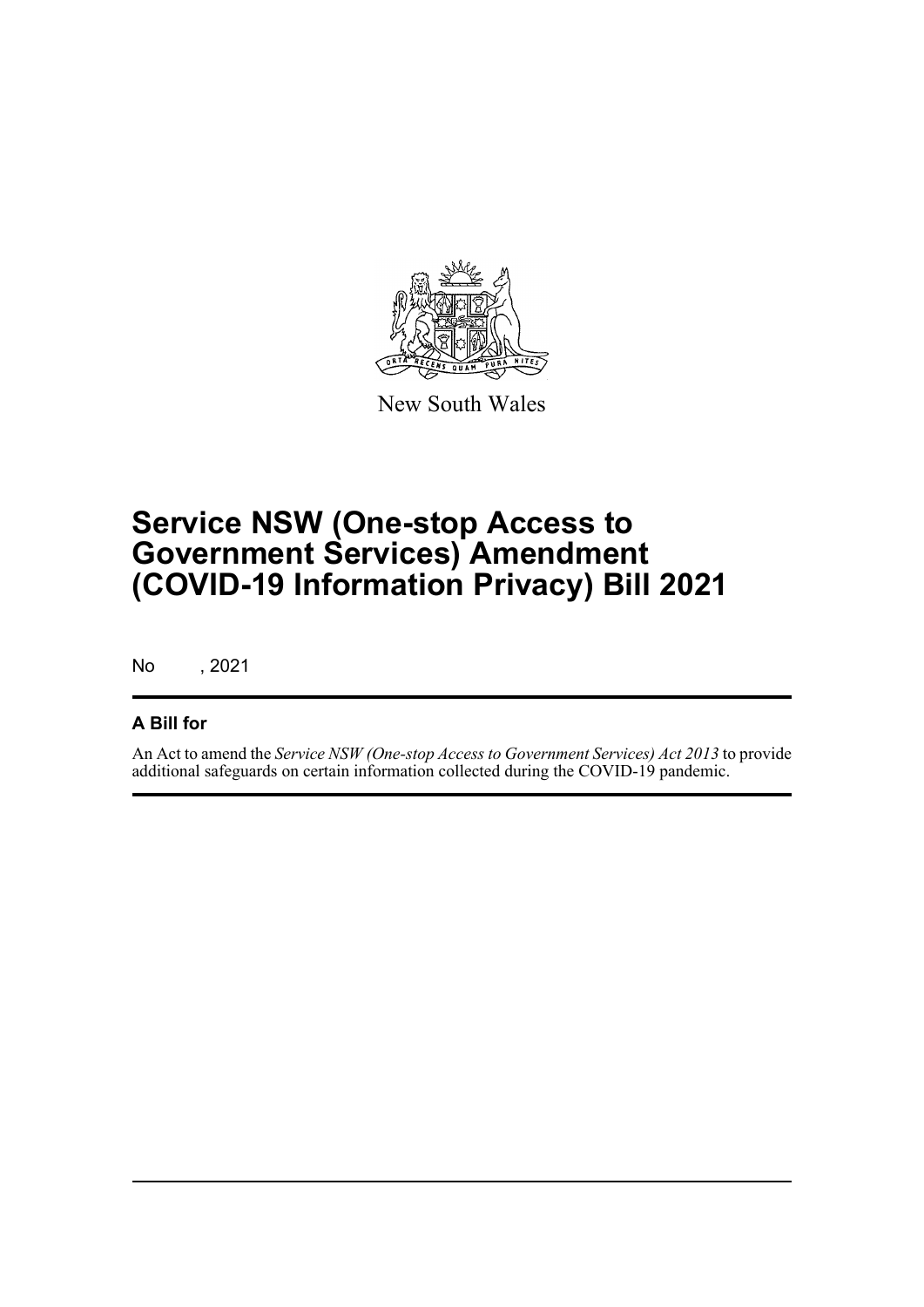Service NSW (One-stop Access to Government Services) Amendment (COVID-19 Information Privacy) Bill 2021 [NSW]

<span id="page-4-1"></span><span id="page-4-0"></span>

| The Legislature of New South Wales enacts—                                                                                 | 1             |
|----------------------------------------------------------------------------------------------------------------------------|---------------|
| Name of Act                                                                                                                | $\mathcal{P}$ |
| This Act is the Service NSW (One-stop Access to Government Services) Amendment<br>(COVID-19 Information Privacy) Act 2021. | 3             |
| <b>Commencement</b>                                                                                                        |               |
| This Act commences on the date of assent to this Act.                                                                      | 6             |
|                                                                                                                            |               |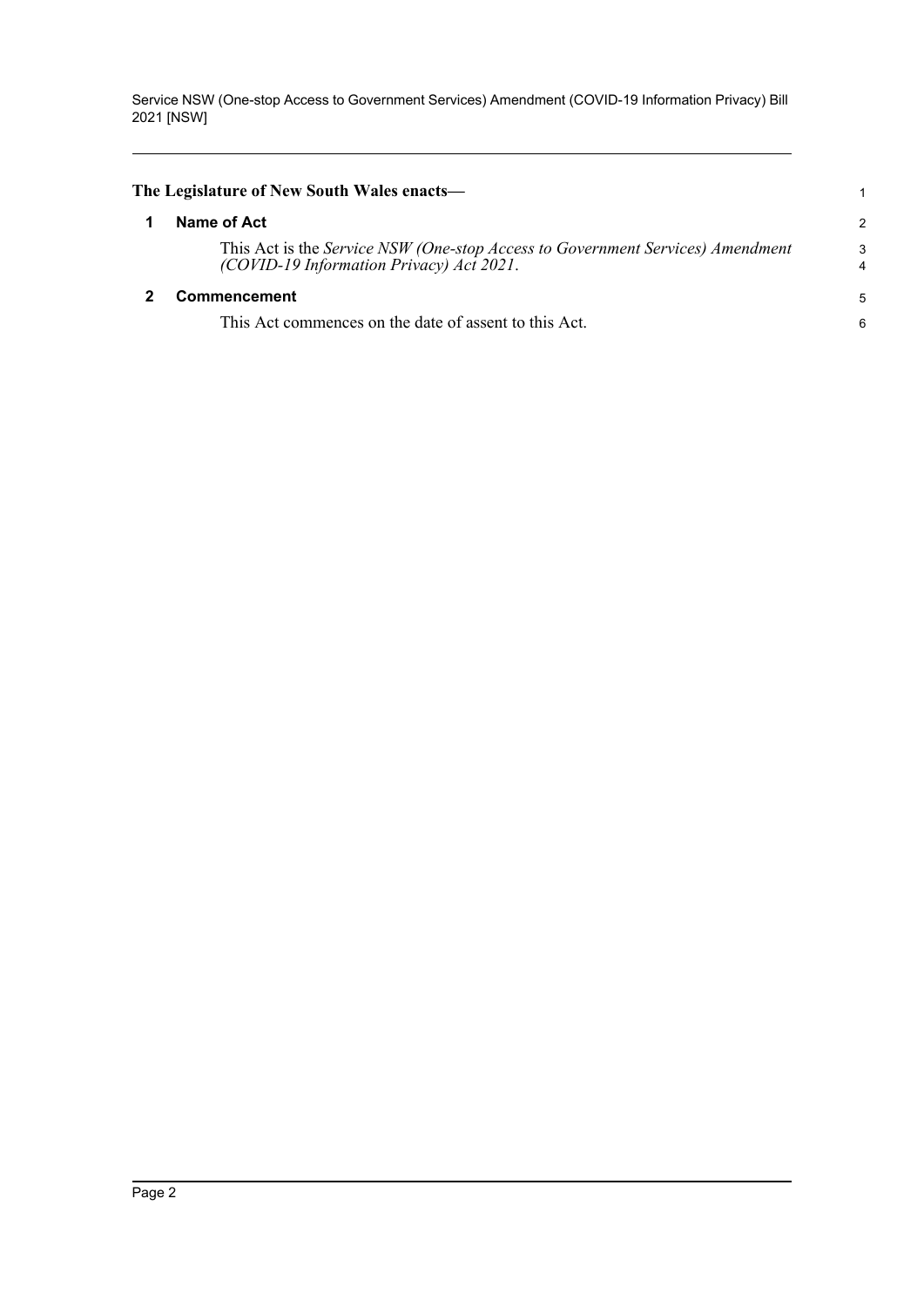Service NSW (One-stop Access to Government Services) Amendment (COVID-19 Information Privacy) Bill 2021 [NSW]

Schedule 1 Amendment of Service NSW (One-stop Access to Government Services) Act 2013 No 39

<span id="page-5-0"></span>

| <b>Schedule 1</b> |            |                             | <b>Amendment of Service NSW (One-stop Access to</b><br>Government Services) Act 2013 No 39 |                                                                                                                                                                                              |                       |
|-------------------|------------|-----------------------------|--------------------------------------------------------------------------------------------|----------------------------------------------------------------------------------------------------------------------------------------------------------------------------------------------|-----------------------|
| [1]               |            | <b>Clause 3 Definitions</b> |                                                                                            |                                                                                                                                                                                              | 3                     |
|                   |            |                             |                                                                                            | Omit section $3(1)$ , definition of <i>information</i> . Insert instead—                                                                                                                     | 4                     |
|                   |            |                             |                                                                                            | health information has the same meaning as in the Health Records and<br><b>Information Privacy Act 2002.</b>                                                                                 | $\mathbf 5$<br>6      |
|                   |            |                             |                                                                                            | <i>information</i> includes personal information and health information.                                                                                                                     | $\overline{7}$        |
| [2]               | Part 3A    |                             |                                                                                            |                                                                                                                                                                                              | 8                     |
|                   |            | Insert after Part 3-        |                                                                                            |                                                                                                                                                                                              | 9                     |
|                   |            |                             |                                                                                            | Part 3A Information collected during COVID-19 pandemic—<br>additional protections                                                                                                            | 10 <sup>1</sup><br>11 |
|                   | <b>17A</b> |                             |                                                                                            | <b>Objective of Part</b>                                                                                                                                                                     | $12 \,$               |
|                   |            |                             |                                                                                            | The objective of this Part is to recognise that—                                                                                                                                             | 13                    |
|                   |            |                             | (a)                                                                                        | the collection of information about the location or movement of people<br>during the COVID-19 pandemic plays a vital role in protecting people<br>from serious illness and death, and        | 14<br>15<br>16        |
|                   |            |                             | (b)                                                                                        | people are generally compelled to provide the information under<br>extraordinary powers that have been invoked because of the pandemic,<br>and                                               | 17<br>18<br>19        |
|                   |            |                             | (c)                                                                                        | people expect the information provided will be used only for the<br>purposes of protecting them from the pandemic, and                                                                       | 20<br>21              |
|                   |            |                             | (d)                                                                                        | inappropriate use or disclosure of the information may increase the<br>circumstances in which information is not provided and consequently<br>increase the risk of serious illness or death. | 22<br>23<br>24        |
|                   | 17B        |                             |                                                                                            | Information collected by CEO in relation to COVID-19                                                                                                                                         | 25                    |
|                   |            | (1)                         |                                                                                            | This section applies to personal information or health information held by the<br>CEO if the information was collected—                                                                      | 26<br>27              |
|                   |            |                             | (a)                                                                                        | in the exercise of a function under an order made under the <i>Public</i><br><i>Health Act 2010</i> , section 7 in response to COVID-19 (a <i>public health</i><br><i>order</i> ), or        | 28<br>29<br>30        |
|                   |            |                             | (b)                                                                                        | under authority of a public health order, or                                                                                                                                                 | 31                    |
|                   |            |                             | (c)                                                                                        | for the purpose of COVID-19 contact tracing and because of a direction<br>given by the Minister under section $4(c)$ .                                                                       | 32<br>33              |
|                   |            | (2)                         |                                                                                            | The information held must not be used or disclosed except—                                                                                                                                   | 34                    |
|                   |            |                             | (a)                                                                                        | for the purposes for which it was collected, or                                                                                                                                              | 35                    |
|                   |            |                             | (b)                                                                                        | for the purposes of contact tracing, including in another Australian<br>jurisdiction, or                                                                                                     | 36<br>37              |
|                   |            |                             | (c)                                                                                        | for information collected in relation to the issue of a permit-for the<br>purposes of investigating or prosecuting a breach of a public health<br>order related to the permit, or            | 38<br>39<br>40        |
|                   |            |                             | (d)                                                                                        | for information collected in relation to a declaration provided when<br>entering or leaving New South Wales—for the purposes of                                                              | 41<br>42              |